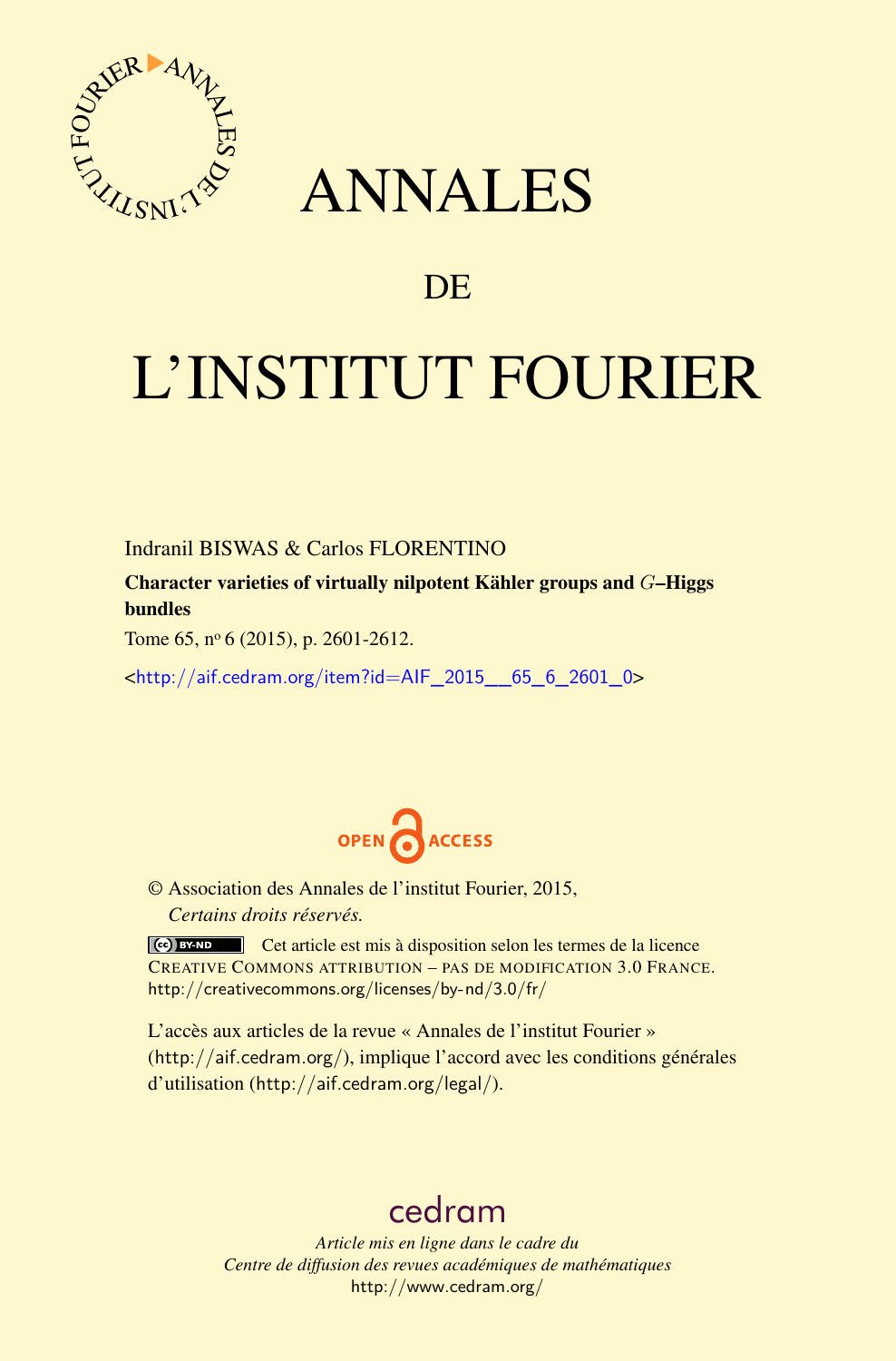### CHARACTER VARIETIES OF VIRTUALLY NILPOTENT KÄHLER GROUPS AND *G*–HIGGS BUNDLES

**by Indranil BISWAS & Carlos FLORENTINO (\*)**

ABSTRACT.  $\qquad$  Let G be a connected complex reductive affine algebraic group, and let  $K \subset G$  be a maximal compact subgroup. Let X be a compact connected Kähler manifold whose fundamental group  $\Gamma$  is virtually nilpotent. We prove that the character variety Hom(Γ*, G*)*//G* admits a natural strong deformation retraction to the subset Hom(Γ*, K*)*/K* ⊂ Hom(Γ*, G*)*//G*. The natural action of C<sup>∗</sup> on the moduli space of *G*–Higgs bundles over *X* extends to an action of C. This produces the above mentioned deformation retraction.

Résumé. — Soit *G* un groupe algébrique affine réductif complexe connexe, et soit *K* ⊂ *G* un sous-groupe compact maximal. Soit *X* une variété Kählerienne compacte connexe dont le groupe fondamental Γ est virtuellement nilpotent. Nous montrons que la variété de caractères Hom(Γ*, G*)*//G* admet une rétraction par déformation forte naturelle sur le sous-ensemble Hom(Γ*, K*)*/K* ⊂ Hom(Γ*, G*)*//G*. L'action naturelle de C<sup>∗</sup> sur l'espace des modules de *G*-fibrés de Higgs sur *X* s'étend à une action de C. Ceci produit la rétraction par déformation mentionnée ci-dessus.

#### **1. Introduction**

Let *G* be a complex reductive affine algebraic group, and let  $\Gamma$  be a finitely presentable group. Let  $\mathcal{R}_{\Gamma}(G) := \text{Hom}(\Gamma, G)/\!\!/ G$  be the geometric invariant theoretic (GIT) quotient, of the space of all homomorphisms from  $\Gamma$  to  $G$ , for the conjugation action of *G*; it is known as the *G*–character variety of Γ. These moduli spaces  $\mathcal{R}_{\Gamma}(G)$  play important roles in hyperbolic geometry

Keywords: Kähler group, character variety, *G*–Higgs bundle, virtually nilpotent group. Math. classification: 20G20, 14J60.

<sup>(\*)</sup> We thank the referee for helpful comments. The first author is supported by the J. C. Bose fellowship. The second author is partially supported by FCT (Portugal) through the projects EXCL/MAT-GEO/0222/2012, PTDC/MAT/120411/2010 and PTDC/MAT-GEO/0675/2012.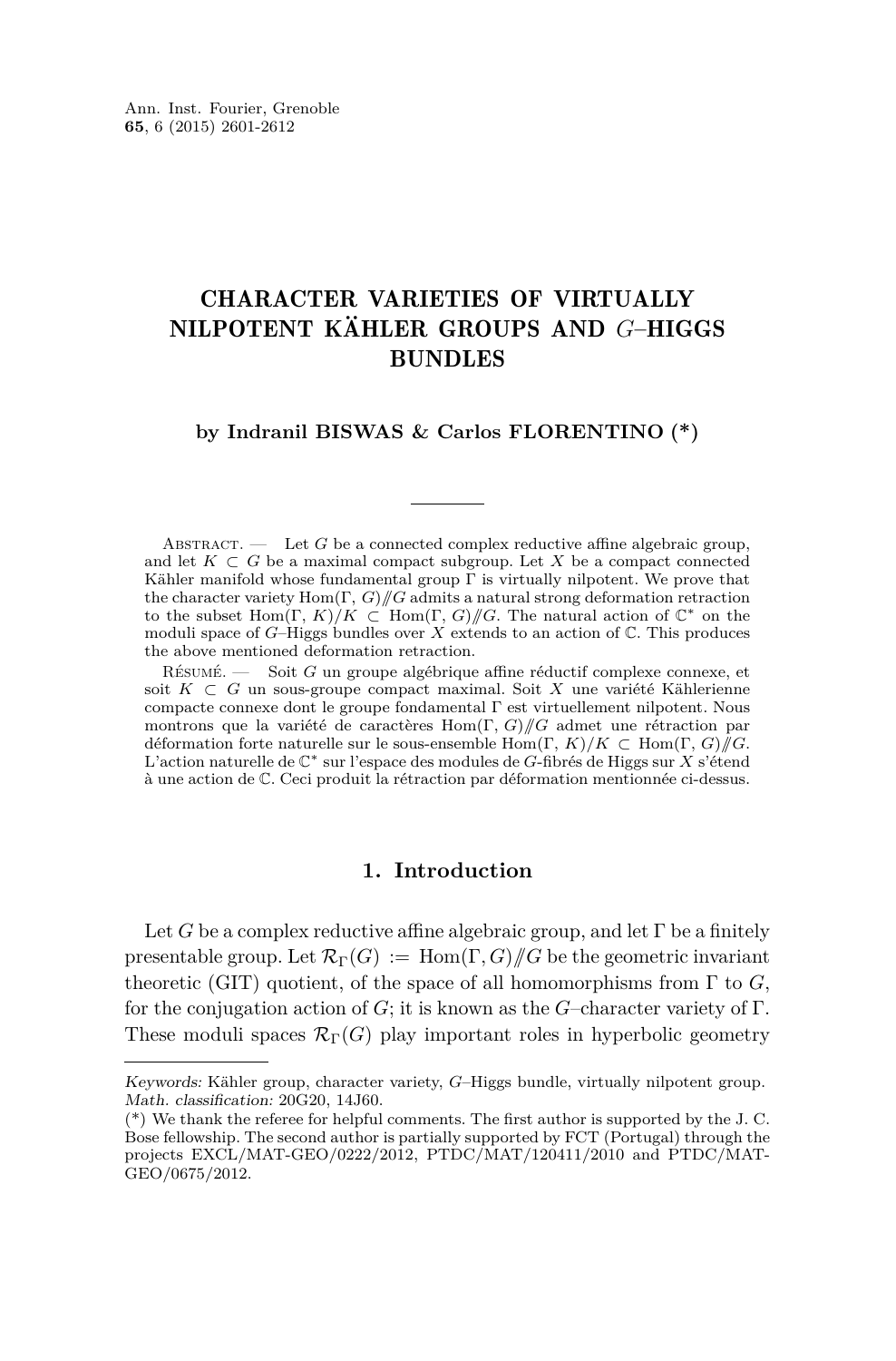[\[7\]](#page-11-0), the theory of bundles and connections [\[20\]](#page-12-0), knot theory and quantum field theories [\[14\]](#page-11-0) (see also the references in these papers).

Some particularly relevant cases of Γ include, for instance, the fundamental group of a compact connected Kähler manifold. These are called Kähler groups. If  $\Gamma$  is the fundamental group of a compact connected Kähler manifold X, then the corresponding character variety  $\mathcal{R}_{\Gamma}(G)$  can be identified with a certain moduli space of  $G$ –Higgs bundles over  $X$  [\[15,](#page-11-0) [20,](#page-12-0) [6\]](#page-11-0); this identification is continuous but not holomorphic. Let *K* be a maximal compact subgroup of *G*. The above identification between  $\mathcal{R}_{\pi_1(X,x_0)}(G) = \mathcal{R}_{\Gamma}(G)$ and a moduli space of *G*–Higgs bundles on *X* is an extension of the identification between  $\text{Hom}(\Gamma, K)/K$  and the moduli space of semistable principal *G*–bundles on *X* with vanishing characteristic classes of positive degrees [\[19\]](#page-12-0), [\[9\]](#page-11-0), [\[21\]](#page-12-0), [\[17\]](#page-11-0).

In investigations of the topology of  $\mathcal{R}_{\Gamma}(G)$  there are some notable situations where the analogous orbit space  $\mathcal{R}_{\Gamma}(K) := \text{Hom}(\Gamma, K)/K$  is a strong deformation retract of  $\mathcal{R}_{\Gamma}(G)$ . This happens when  $\Gamma$  is a free group [\[10\]](#page-11-0) or a free abelian group [\[12,](#page-11-0) [5,](#page-11-0) [18\]](#page-11-0) or a nilpotent group [\[3\]](#page-11-0). It should be mentioned that such a deformation retraction is not to be expected for arbitrary finitely presented groups  $\Gamma$ , not even for general Kähler groups. For example, this fails for surface groups [\[4\]](#page-11-0).

In this article, we consider the case where  $\Gamma$  is a virtually nilpotent Kähler group. This means that  $\Gamma$  is the fundamental group of a compact connected Kähler manifold and it has a finite index subgroup which is nilpotent. Since any finite group is the fundamental group of a complex projective manifold [\[1,](#page-11-0) p. 6, Example 1.11], this class of groups include all finite groups.

Our approach uses non-abelian Hodge theory. When applied to a general compact connected Kähler manifold *X*, the non-abelian Hodge theory provides a natural correspondence between the flat principal *G*–bundles over *X* and a certain class of *G*–Higgs bundles on *X*. If *X* is a smooth complex projective variety, then this correspondence sends the flat principal *G*–bundles on *X* to the semistable *G*–Higgs bundles on *X* with vanishing characteristic classes of positive degrees. More generally, if *X* is a compact connected Kähler manifold, then the same correspondence remains valid once semistability is replaced by pseudostability.

Let X be a compact connected Kähler manifold such that its fundamental group  $\Gamma := \pi_1(X, x_0)$  is virtually nilpotent. Take any homomorphism  $\rho$  :  $\Gamma \longrightarrow G$ . Let  $(F_G, \theta)$  be the pseudostable *G*–Higgs bundle on *X* associated to *ρ*. (If *X* is a complex projective manifold, then  $(F_G, \theta)$  is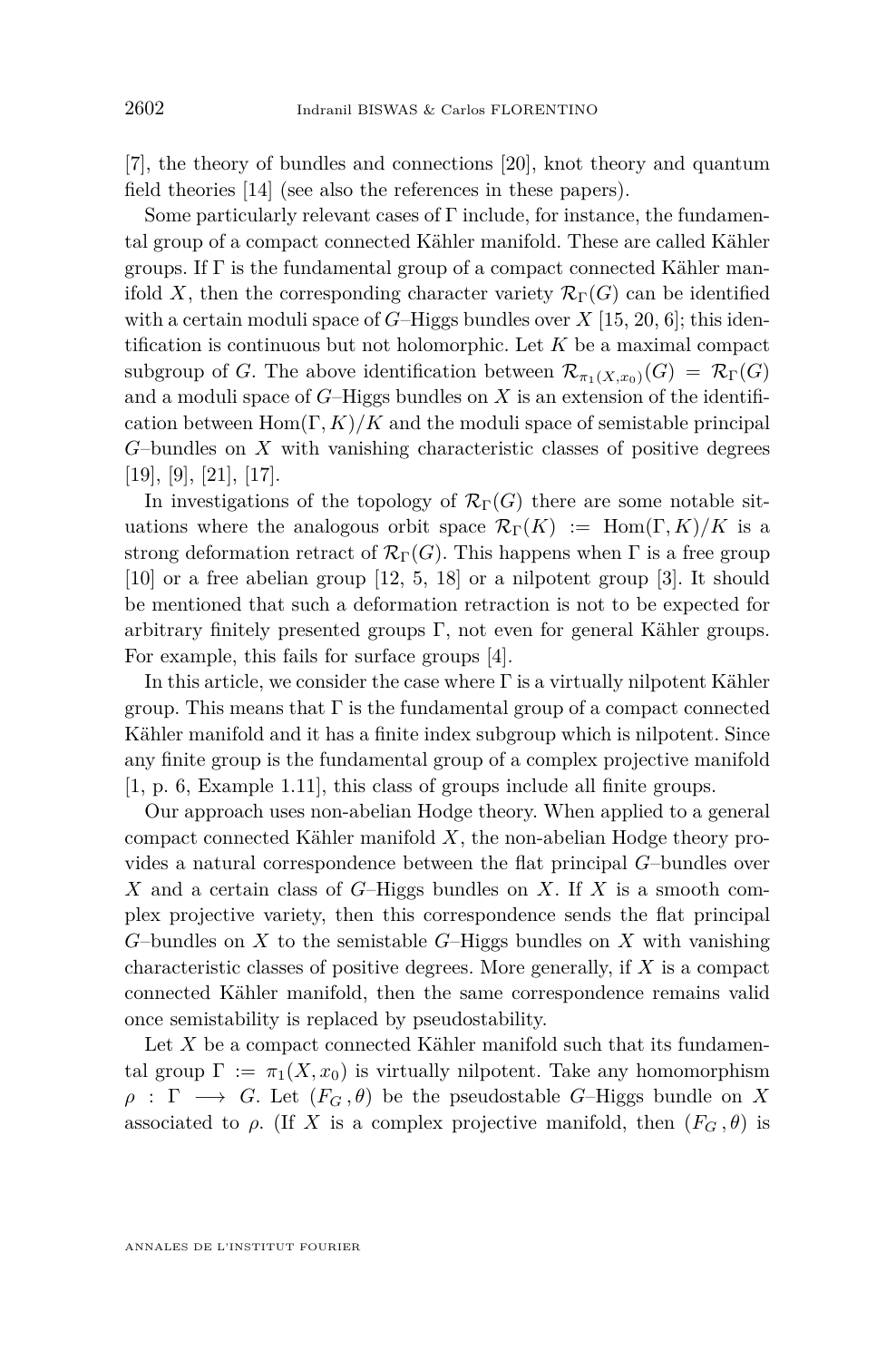<span id="page-3-0"></span>semistable.) We prove that the underlying principal  $G$ –bundle  $F_G$  is pseudostable (see Proposition [3.2\)](#page-8-0); in [\[13\]](#page-11-0), a similar result is proved for Higgs *G*–bundles on elliptic curves. In view of the earlier mentioned identification between  $\mathcal{R}_{\Gamma}(G)$  and a moduli space of *G*–Higgs bundles, this produces a multiplication action of  $\mathbb{C}$  on  $\mathcal{R}_{\Gamma}(G)$  using the multiplication of Higgs fields by the scalars. The action of  $1 \in \mathbb{C}$  is the identity map of  $\mathcal{R}_{\Gamma}(G)$ , and the action of 0 is a retraction of  $\mathcal{R}_{\Gamma}(G)$  to  $\text{Hom}(\Gamma, K)/K$ ; this property of the action of 0 is deduced from the earlier mentioned identification between Hom(Γ*, K*)*/K* and the moduli space of pseudostable principal *G*–bundles on *X* with vanishing characteristic classes of positive degrees. Also, the action of every element of  $\mathbb C$  fixes the subset  $\text{Hom}(\Gamma, K)/K$  pointwise. Therefore, this action of  $\mathbb C$  on  $\mathcal{R}_{\Gamma}(G)$  produces a strong deformation retraction of  $\mathcal{R}_{\Gamma}(G)$  to Hom $(\Gamma, K)/K$  (see Theorem [4.2\)](#page-10-0).

#### **2. Kähler groups and Flat** *G***–bundles**

Let *G* be a linear algebraic group defined over  $\mathbb{C}$ . A Borel subgroup of *G* is a maximal Zariski closed connected solvable subgroup of *G*. Any two Borel subgroups of *G* are conjugate [\[16,](#page-11-0) p. 134, § 21.3, Theorem]. Let Γ be a finitely presentable group.

#### **2.1. Homomorphisms of virtually nilpotent Kähler groups**

Recall that  $\Gamma$  is called virtually solvable (respectively, virtually nilpotent) if there is a finite index subgroup

$$
\Gamma_1\subset \Gamma
$$

such that  $\Gamma_1$  is a solvable (respectively, nilpotent) group.

LEMMA 2.1. — Let  $\Gamma$  be a virtually solvable group. Then, for any homomorphism  $\rho : \Gamma \longrightarrow G$ , there is a finite index subgroup

$$
\Gamma_0\, \subset\, \Gamma\, ,
$$

and also a Borel subgroup  $B \subset G$ , such that  $\rho(\Gamma_0) \subset B$ .

Proof. — Since  $\Gamma$  is virtually solvable, there is a solvable subgroup  $\Gamma_1 \subset$ Γ of finite index. Let *H* denote the Zariski closure of the image *ρ*(Γ1). In particular, *H* is an algebraic subgroup of *G*. Moreover, *H* is a solvable subgroup of *G* because  $\Gamma_1$  is solvable. Let

$$
H_0\,\subset\, H
$$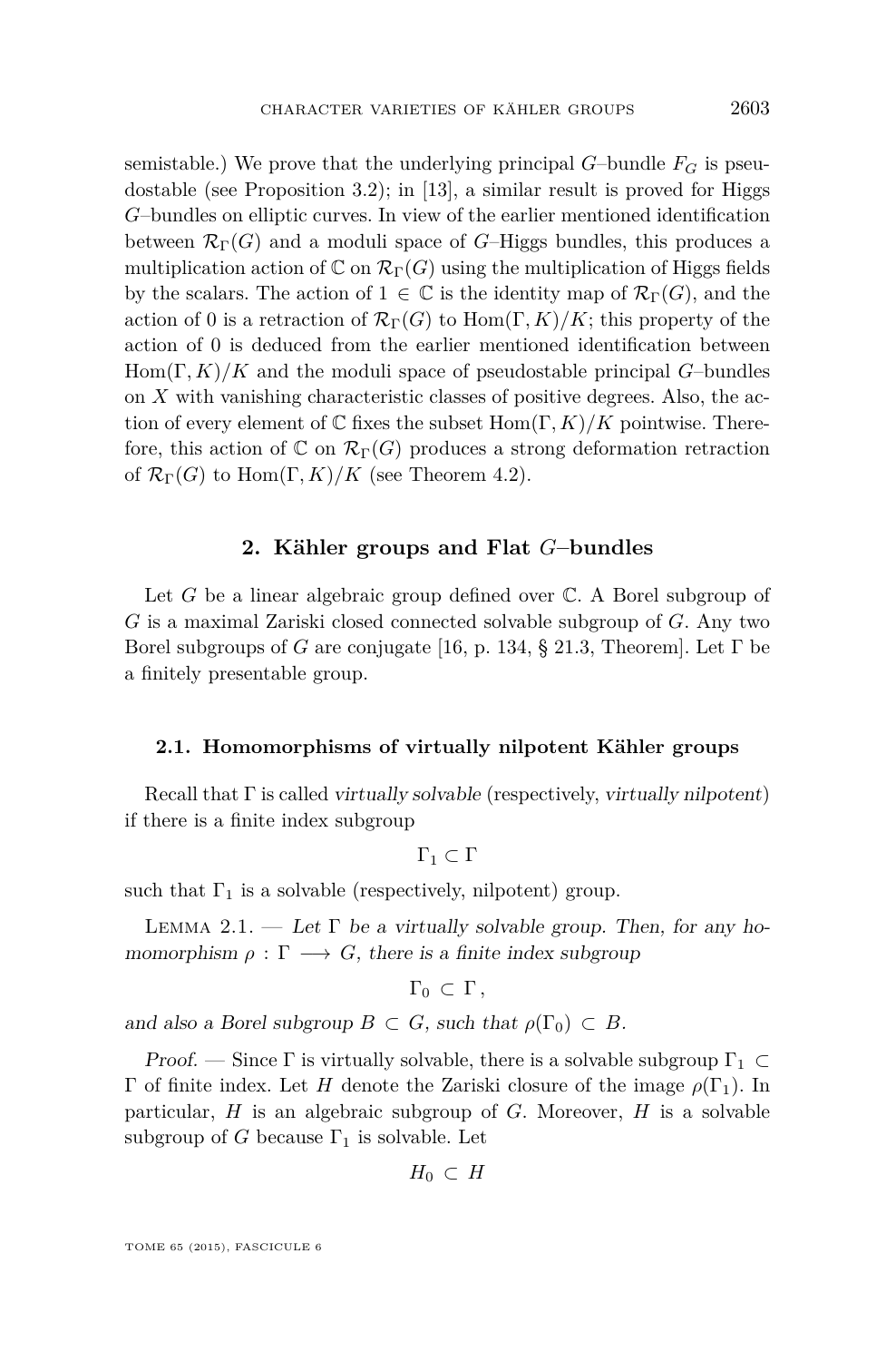<span id="page-4-0"></span>be the connected component of *H* containing the identity element. Since *H*<sub>0</sub> is a connected solvable subgroup of *G*, there is a Borel subgroup  $B \subset G$ with

$$
H_0\,\subset\, B\,.
$$

The group *H* has only finitely many connected components because it is algebraic. This implies that

$$
\Gamma' := H_0 \bigcap \rho(\Gamma_1) \subset \rho(\Gamma_1)
$$

is a finite index subgroup of  $\rho(\Gamma_1)$ . Indeed, the index of  $\Gamma'$  in  $\rho(\Gamma_1)$  coincides with the number of connected components of *H*.

Now define

$$
\Gamma_0 := \rho^{-1}(\Gamma') \bigcap \Gamma_1 = \rho^{-1}(H_0) \bigcap \Gamma_1 \subset \Gamma_1.
$$

The index of the subgroup  $\Gamma_0 \subset \Gamma_1$  coincides with the index of the subgroup  $\Gamma' \subset \rho(\Gamma_1)$ . In particular,  $\Gamma_0$  is a subgroup of  $\Gamma_1$  of finite index. Since  $\Gamma_1$  is a subgroup of  $\Gamma$  of finite index, we now conclude that  $\Gamma_0$  is a finite index subgroup of Γ. We also have  $\rho(\Gamma_0) \subset H_0 \subset B$ , so the proof is  $\Box$ complete.  $\Box$ 

By a Kähler group we mean a finitely presentable group isomorphic to the fundamental group  $\pi_1(X, x_0)$  of some compact connected Kähler manifold *X*, where  $x_0 \in X$  is a base point.

Remark 2.2. — Suppose that  $\Gamma$  is a virtually solvable Kähler group, and  $\Gamma_1 \subset \Gamma$  is a solvable subgroup of finite index. Then  $\Gamma_1$  is a solvable Kähler group, because finite index subgroups of Kähler groups are also Kähler groups. By a recent result of Delzant (see [\[8\]](#page-11-0)),  $\Gamma_1$  is virtually nilpotent. So there is a subgroup  $\Gamma_2 \subset \Gamma_1$  of finite index such that  $\Gamma_2$  is nilpotent. Therefore, Γ itself is virtually nilpotent.

In view of Remark 2.2, while considering virtually solvable Kähler groups, we can restrict ourselves to virtually nilpotent Kähler groups.

The following proposition is immediate from Lemma [2.1.](#page-3-0)

Proposition 2.3. — Let *X* be a compact connected Kähler manifold with a virtually nilpotent fundamental group  $\pi_1(X, x_0)$ . Let  $\rho$  :  $\pi_1(X, x_0) \longrightarrow G$  be a homomorphism. Then there is a finite index subgroup

$$
\Gamma_0 \subset \pi_1(X, x_0)
$$

and a Borel subgroup  $B \subset G$ , such that  $\rho(\Gamma_0) \subset B$ .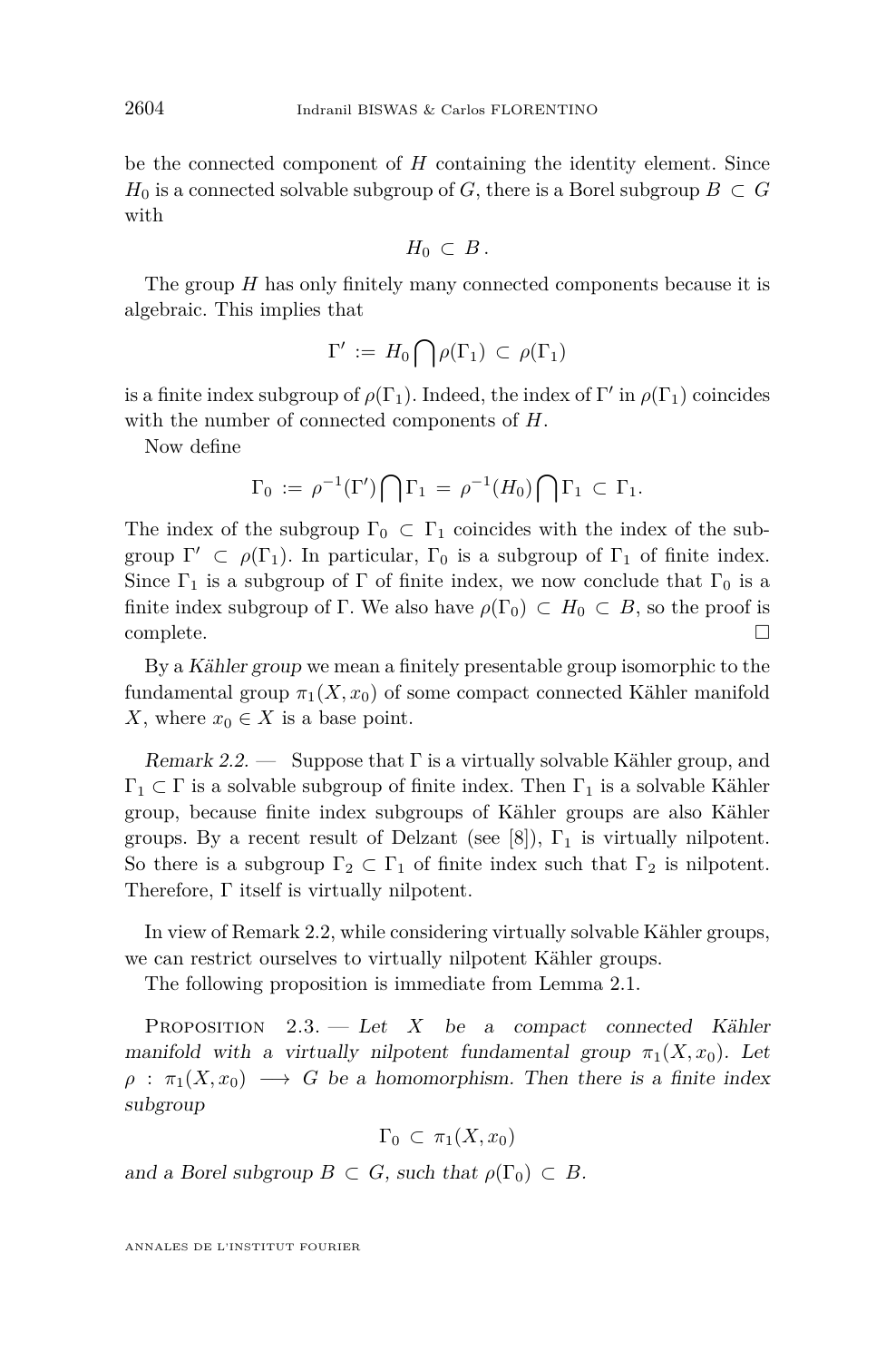#### <span id="page-5-0"></span>**2.2. Flat principal** *G***–bundles and** *G***–Higgs bundles**

Let *G* be a connected linear algebraic group defined over C. Let *X* be a compact connected Kähler manifold equipped with a Kähler form *ω*. There is an equivalence between the category of pseudostable Higgs *G*–bundles on *X* with vanishing characteristic classes of positive degrees and the category of flat principal *G*–bundles on *X* [\[6,](#page-11-0) p. 20, Theorem 1.1].

Let  $p : Y \longrightarrow X$  be a finite étale covering with *Y* connected. So  $(Y, p^*\omega)$  is a compact connected Kähler manifold.

LEMMA 2.4. — Let  $(E_G, \nabla)$  be a flat principal *G*–bundle on *X*, and let  $(F_G, \theta)$  be the pseudostable Higgs *G*–bundle over *X* associated to  $(E_G, \nabla)$ . Then the pullback  $(p^*F_G, p^*\theta)$  is isomorphic to the pseudostable Higgs *G*– bundle over *Y* associated to the flat principal *G*–bundle  $(p^*E_G, p^*\nabla)$ .

Proof. — First assume that *G* is reductive. We recall that a flat *G*– connection on *X* is called irreducible if it does not admit a reduction of structure group to a proper parabolic subgroup of *G*. A flat *G*–connection is called completely reducible if it admits a reduction of structure group to a Levi subgroup of a parabolic subgroup of *G* such that the reduction is irreducible.

Let  $(E', \nabla')$  be a completely reducible flat principal *G*–bundle on *X*. Suppose that

$$
h\,=\,E_K\,\subset\,E'
$$

is a harmonic metric on  $(E', \nabla')$ . Then clearly  $p^*h = p^*E_K \subset p^*E'$  is a harmonic metric on the flat principal *G*-bundle  $(p^*E', p^*\nabla')$  on *Y*.

On the other hand, if  $h_1$  is a Hermitian structure on a polystable Higgs  $G$ -bundle  $(F', \theta')$  on  $X$  that satisfies the Yang-Mills-Higgs equation, then the pulled back Hermitian structure  $p^*h_1$  on  $(p^*F', p^*\theta')$  also satisfies the Yang-Mills-Higgs equation. From this it follows immediately that the correspondence in [\[20,](#page-12-0) p. 36, Lemma 3.5] is compatible with taking finite étale coverings.

The correspondence in [\[6,](#page-11-0) p. 20, Theorem 1.1] for general *G* is constructed from the correspondence in [\[20,](#page-12-0) p. 36, Lemma 3.5]. Therefore, it is also compatible with taking finite étale coverings. In particular, the pseudostable Higgs *G*–bundle on *Y* associated to the flat principal *G*–bundle  $(p^*E_G, p^*\nabla)$  coincides with the pullback  $(p^*F_G, p^*\theta)$ , where  $(F_G, \theta)$  as before is the pseudostable Higgs *G*–bundle over *X* associated to  $(E_G, \nabla)$ .  $\Box$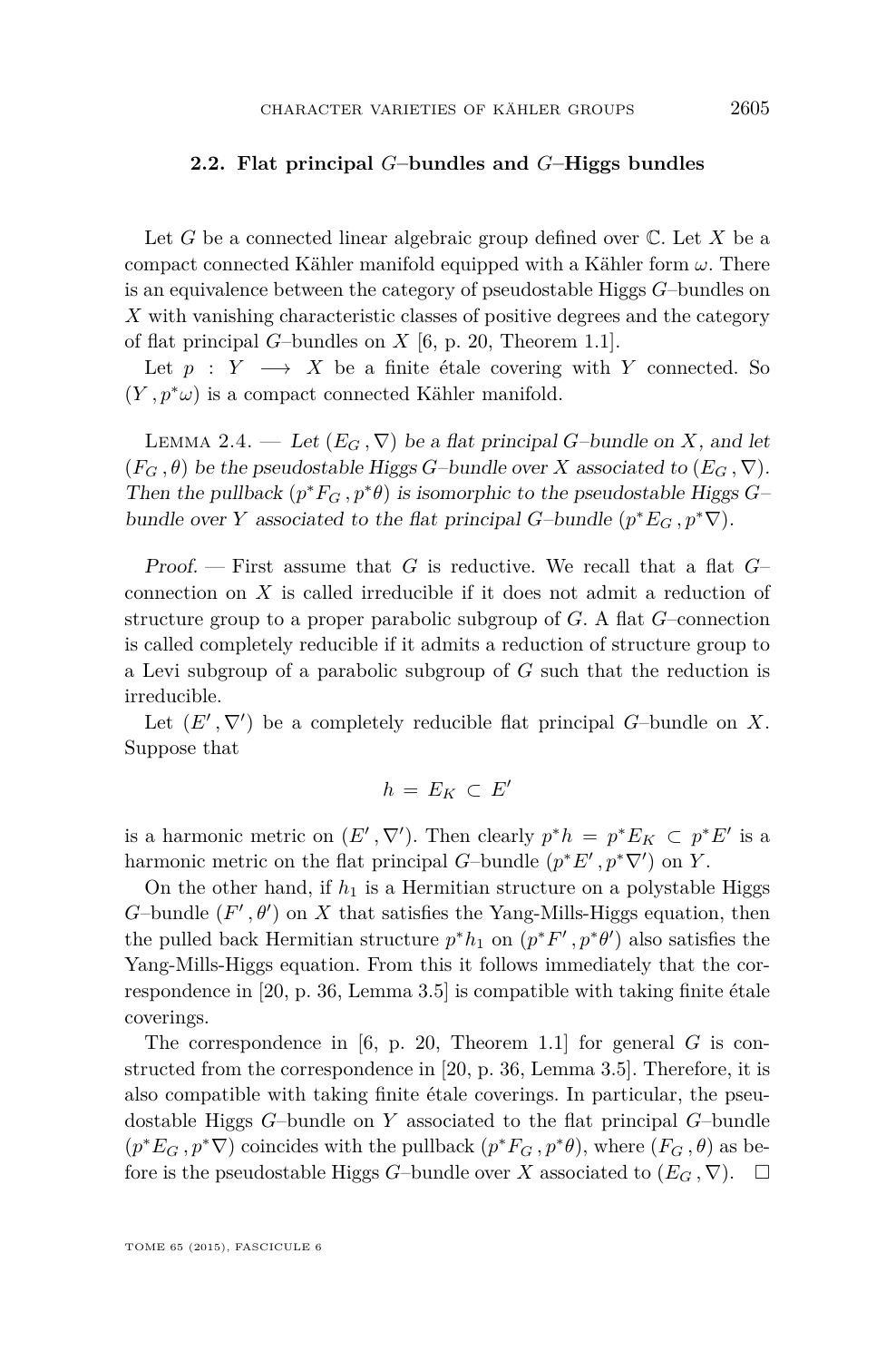#### <span id="page-6-0"></span>**3. Semistability of holomorphic** *G***–bundles underlying Flat** *G***–bundles**

From now on, *G* will be assumed to be connected and reductive.

We start, for simplicity, with the projective case. So, let *X* denote a connected smooth complex projective variety such that  $\pi_1(X, x_0)$  is virtually nilpotent. Note that for any finite index subgroup of  $\Gamma_0 \subset \pi_1(X, x_0)$ , the covering of  $X$  associated to  $\Gamma_0$  is also a connected smooth complex projective variety.

To define (semi)stability of bundles on *X*, we need to fix a polarization on *X* (first Chern class of an ample line bundle) in order to compute the degree of torsionfree coherent sheaves on *X*. However, for bundles on *X* with vanishing characteristic classes of positive degrees, the notion of (semi)stability is independent of the choice of polarization. Since we are solely dealing with bundles with vanishing characteristic classes of positive degrees, we will not refer to a particular choice of polarization.

PROPOSITION  $3.1.$  — Let X be a connected smooth complex projective variety such that  $\pi_1(X, x_0)$  is virtually nilpotent. Let  $(F_G, \theta)$  be a semistable *G*–Higgs bundle on *X* whose characteristic classes of positive degrees vanish. Then the holomorphic principal *G*–bundle *F<sup>G</sup>* is semistable.

Proof. — Let  $(E_G, \nabla)$  be the flat principal *G*-bundle over *X* corresponding to the given semistable *G*–Higgs bundle  $(F_G, \theta)$ . Suppose that  $(E_G, \nabla)$ is given by the homomorphism (its monodromy representation)

$$
(3.1) \quad \rho : \pi_1(X, x_0) \longrightarrow G.
$$

Since  $\pi_1(X, x_0)$  is virtually nilpotent, from Proposition [2.3](#page-4-0) we know that there is a finite index subgroup

$$
\Gamma_0 \subset \pi_1(X, x_0)
$$

and a Borel subgroup  $B \subset G$ , such that

$$
\rho(\Gamma_0) \subset B.
$$

Let

$$
(3.3) \t\t\t p: Y \longrightarrow X
$$

be the finite étale covering corresponding to the subgroup  $\Gamma_0$  in (3.2). We note that *Y* is a connected smooth complex projective variety.

Let  $y_0 \in p^{-1}(x_0) \subset Y$  be the base point of the covering *Y*. Consider the homomorphism

$$
\rho': \pi_1(Y, y_0) = \Gamma_0 \stackrel{\rho|_{\Gamma_0}}{\longrightarrow} B
$$

ANNALES DE L'INSTITUT FOURIER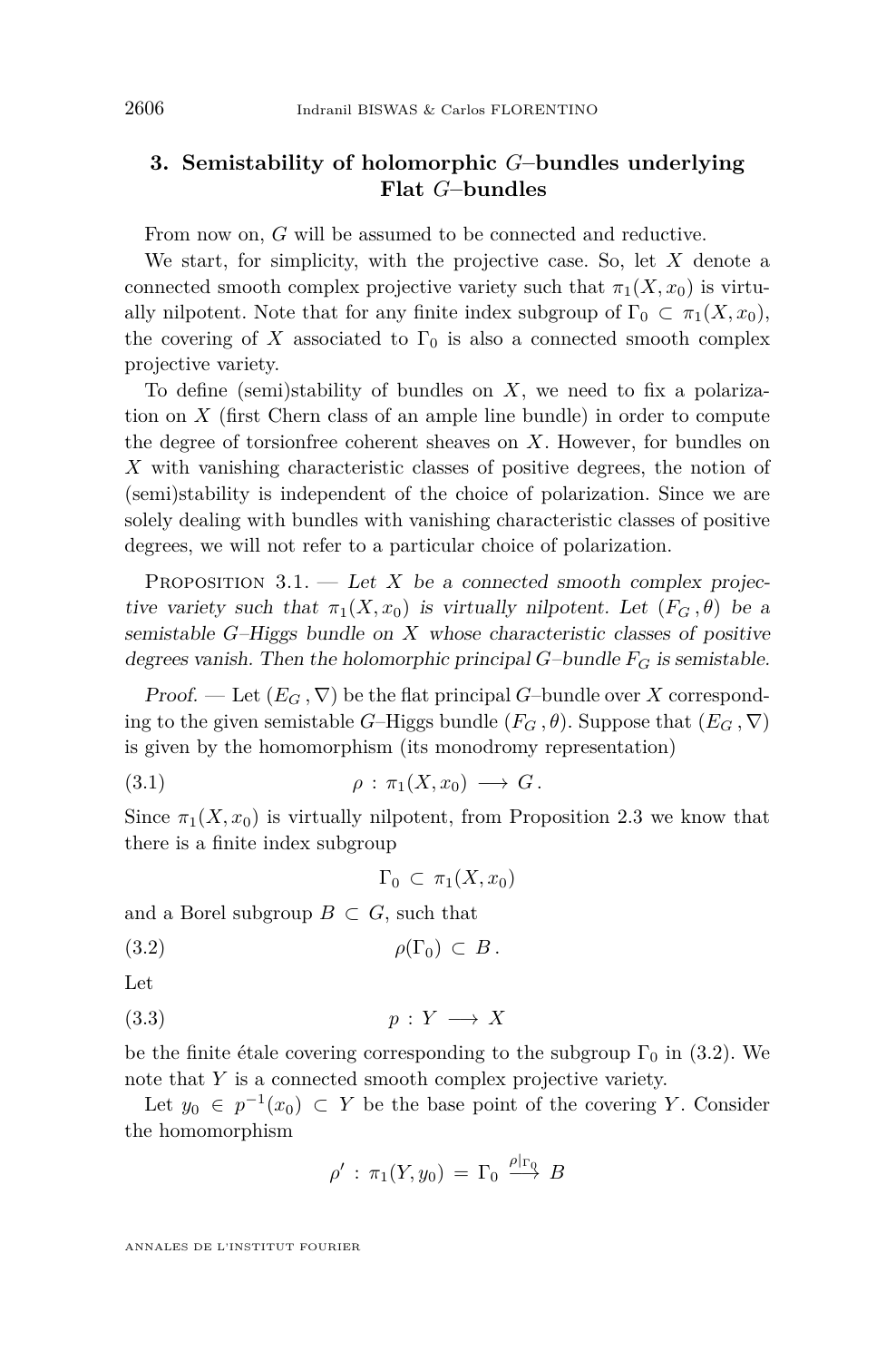<span id="page-7-0"></span>(see [\(3.2\)](#page-6-0)). Let  $(E_B, \nabla^B)$  be the flat principal *B*-bundle on *Y* associated to  $\rho'$ . Let  $(F_B, \theta_B)$  be the semistable *B*–Higgs on *Y* corresponding to  $(E_B, \nabla^B)$ . It should be clarified that from [\[6,](#page-11-0) p. 26, Proposition 2.4] we know that a Higgs principal bundle on *X* with vanishing characteristic classes of positive degrees is semistable if and only if it is pseudostable.

Note that  $(p^*E_G, p^*\nabla)$  is identified with the flat principal *G*–bundle on *Y* obtained by extending the structure group of the flat principal *B*–bundle  $(E_B, \nabla^B)$  using the inclusion of *B* in *G*. The correspondence in [\[6,](#page-11-0) p. 20,] Theorem 1.1] is compatible with extensions of structure group. Therefore, using Proposition [2.4](#page-5-0) we know that the pullback  $(p^*F_G, p^*\theta)$  is identified with the *G*–Higgs bundle obtained by extending the structure group of the Higgs *B*-bundle  $(F_B, \theta_B)$  using the inclusion of *B* in *G*.

For any holomorphic character

$$
\chi\,:\,B\,\longrightarrow\,\mathbb{C}^*
$$

of *B*, we have

(3.4) 
$$
c_1(F_B \times^{\chi} \mathbb{C}) = 0,
$$

where  $F_B \times^{\chi} \mathbb{C}$  is the holomorphic line bundle on *Y* associated to the principal *B*–bundle  $F_B$  for the character  $\chi$  [\[6,](#page-11-0) p. 20, Theorem 1.1].

Let g denote the Lie algebra of *G*. We will consider g as a *B*–module using the adjoint action. Since *B* is solvable, there is a filtration of *B*–modules

$$
(3.5) \qquad \qquad 0 = V_0 \subset V_1 \subset V_2 \subset \cdots \subset V_{d-1} \subset V_d = \mathfrak{g},
$$

where  $d = \dim_{\mathbb{C}} \mathfrak{g}$ , such that each successive quotient  $V_i/V_{i-1}, 1 \leq i \leq d$ , is a *B*–module of dimension one.

Let

$$
W := F_B \times^B \mathfrak{g} \longrightarrow Y
$$

be the holomorphic vector bundle on *Y* associated to the principal *B*– bundle  $F_B$  for the above *B*–module g. We note that this holomorphic vector bundle *W* is identified with the adjoint vector bundle

$$
(p^*F_G) \times^G \mathfrak{g} = \text{ad}(p^*F_G) = p^* \text{ad}(F_G)
$$

for the principal *G*-bundle  $p^*F_G$ , because  $p^*F_G$  the the extension of structure group of  $F_B$  constructed using the inclusion of  $B$  in  $G$ . So, we write

(3.6) 
$$
W = \text{ad}(p^* F_G) = p^* \text{ad}(F_G).
$$

For  $0 \leq i \leq d$ , let

$$
W_i := F_B \times^B V_i \longrightarrow Y
$$

TOME 65 (2015), FASCICULE 6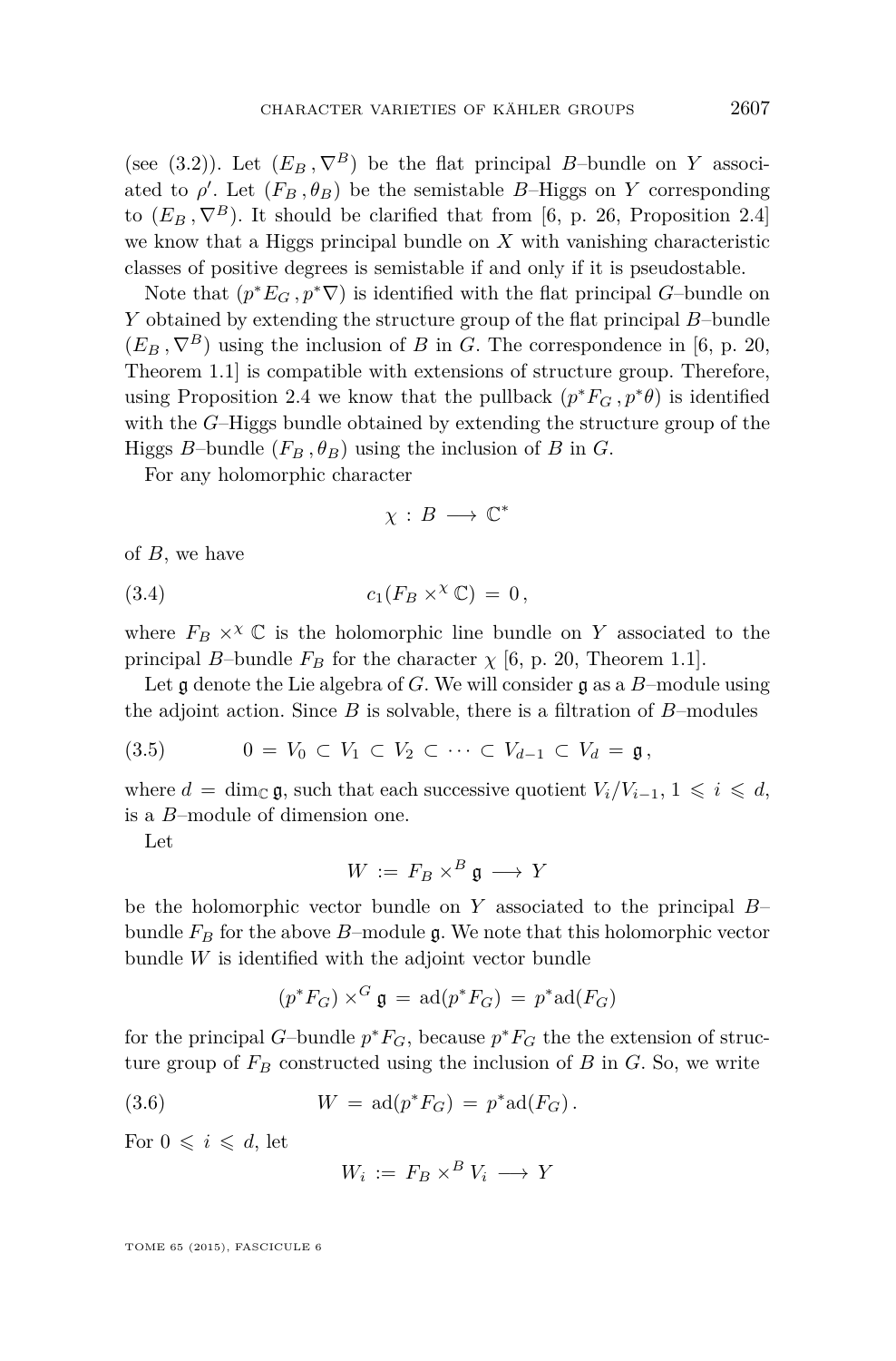<span id="page-8-0"></span>be the holomorphic vector bundle associated to the principal *B*–bundle *F<sup>B</sup>* for the *B*–module *V<sup>i</sup>* in [\(3.5\)](#page-7-0). The filtration of *B*–modules in [\(3.5\)](#page-7-0) produces a filtration of *W* by holomorphic vector subbundles

 $(3.7)$  0 =  $W_0 \subset W_1 \subset W_2 \subset \cdots \subset W_{d-1} \subset W_d = W = p^* \text{ad}(F_G)$ ,

where rank $(W_i) = i$  (see [\(3.6\)](#page-7-0)).

For any  $1 \leq i \leq d$ , the line bundle  $W_i/W_{i-1}$  on *Y* coincides with the one associated to the principal *B*–bundle  $F_B$  for the *B*–module  $V_i/V_{i-1}$ . Therefore, from [\(3.4\)](#page-7-0) we conclude that

$$
(3.8) \t\t\t c_1(W_i/W_{i-1}) = 0
$$

for all  $1 \leq i \leq d$ .

From (3.7) and (3.8) we conclude that the vector bundle  $p^* \text{ad}(F_G)$  is semistable. This implies that  $\text{ad}(F_G)$  is semistable. Indeed, if a subsheaf  $V' \subset \text{ad}(F_G)$  contradicts the semistability of  $\text{ad}(F_G)$ , then the pullback  $p^*V'$  contradicts the semistability of  $p^* \text{ad}(F_G)$ . Since  $\text{ad}(F_G)$  is semistable, we conclude that the principal *G*–bundle  $F_G$  is semistable [\[2,](#page-11-0) p. 214, Proposition 2.10].

Let *M* be a compact connected Kähler manifold equipped with a Kähler form. A Higgs vector bundle  $(E, \theta)$  over M is called pseudostable if E admits a filtration by holomorphic subbundles

$$
0 = F_0 \subset F_1 \subset F_2 \subset \cdots \subset F_{n-1} \subset F_n = E
$$

such that

- (1)  $\theta(F_i) \subset F_i \otimes \Omega^1_M$  for all  $i \in [1, n],$
- (2) for each integer  $i \in [1, n]$ , the Higgs vector bundle defined by the quotient  $F_i/F_{i-1}$  equipped with the Higgs field induced by  $\theta$  is stable, and
- (3) degree $(F_1)/\text{rank}(F_1) = \cdots = \text{degree}(F_n)/\text{rank}(F_n)$ , where the degree is defined using the Kähler form on *M*.

A pseudostable Higgs vector bundle is semistable (see [\[6\]](#page-11-0)). A holomorphic vector bundle *E* on *M* is called pseudostable if the Higgs vector bundle  $(E, 0)$  is pseudostable. A *G*–Higgs bundle  $(E_G, \theta)$  on *M* is called pseudostable if the adjoint vector bundle  $\text{ad}(E_G) = E_G \times^G \mathfrak{g}$  equipped with the Higgs field induced by  $\theta$  is pseudostable. A holomorphic principal  $G$ – bundle  $E_G$  on M is called pseudostable if the *G*–Higgs bundle  $(E_G, 0)$  is pseudostable.

PROPOSITION 3.2. — Let *X* be a compact connected Kähler manifold such that  $\pi_1(X, x_0)$  is virtually nilpotent. Let  $(F_G, \theta)$  be a pseudostable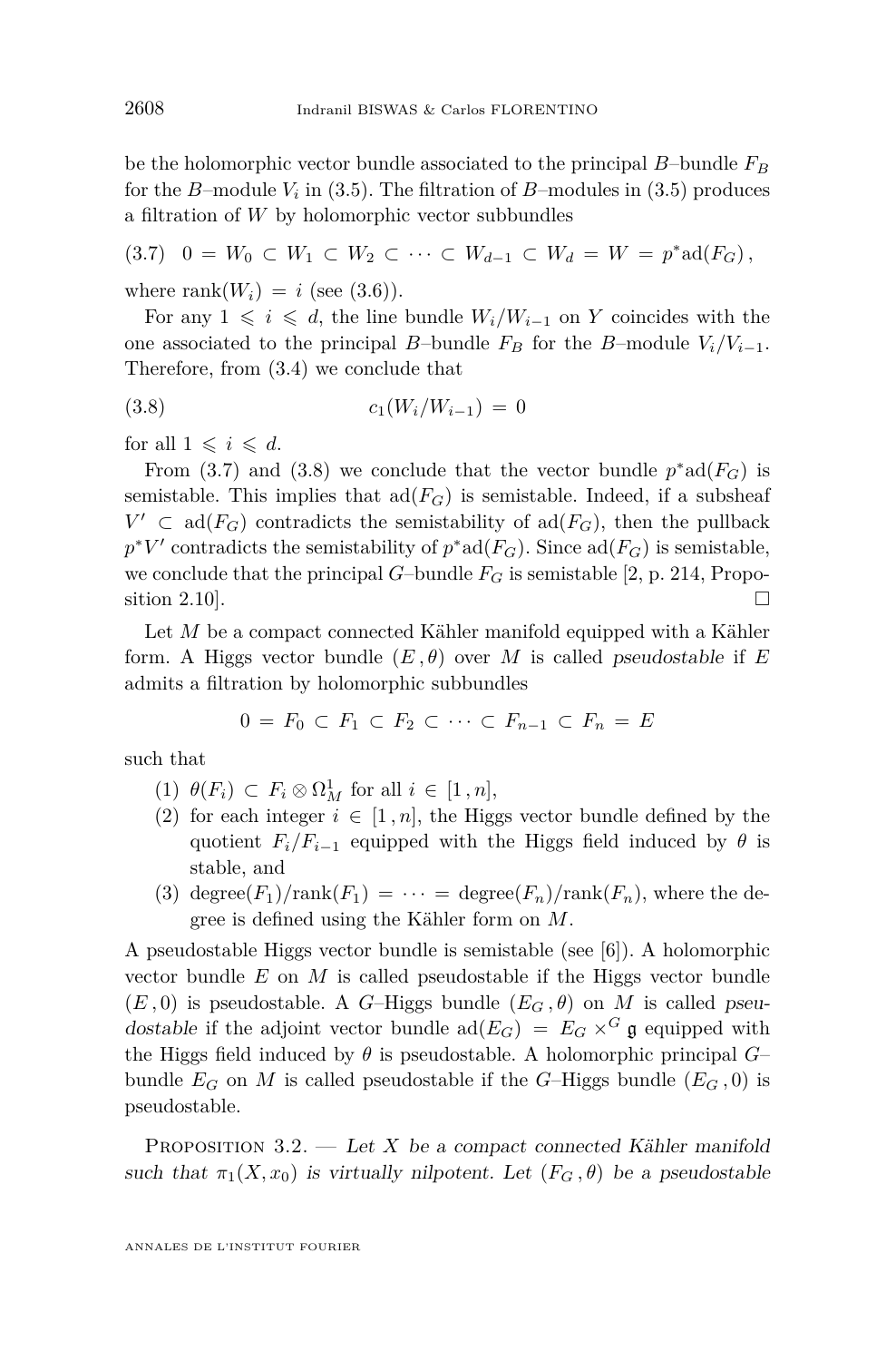<span id="page-9-0"></span>*G*–Higgs bundle on *X* with zero characteristic classes of positive degrees. Then the holomorphic principal *G*–bundle  $F_G$  is pseudostable.

Proof. — The proof of Proposition [3.2](#page-8-0) is very similar to the proof of Proposition [3.1.](#page-6-0) Since  $(F_G, \theta)$  is pseudostable with vanishing characteristic classes of positive degrees, it corresponds to a flat *G*–bundle on *X* [\[6,](#page-11-0) p. 20, Theorem 1.1. Let  $(E_G, \nabla)$  be the flat *G*–bundle corresponding to  $(F_G, \theta)$ . Construct  $\rho$  as in [\(3.1\)](#page-6-0). Define  $\Gamma_0$  as in [\(3.2\)](#page-6-0), and consider  $p$  as in [\(3.3\)](#page-6-0). Now the proof proceeds exactly as the proof of Proposition [3.1](#page-6-0) does. The only point to note is that the adjoint vector bundle  $\text{ad}(F_G)$ , which we get at the end, is pseudostable. But this means that  $F_G$  is pseudostable (see the above definition).  $\Box$ 

#### **4. Deformation retraction of character varieties**

As before, X is a compact connected Kähler manifold such that  $\Gamma :=$  $\pi_1(X, x_0)$  is virtually nilpotent. Since  $\Gamma$  is a finitely presented group, and *G* is an affine algebraic group, the representation space

$$
\widetilde{\mathcal{R}}_{\Gamma}(G) := \text{Hom}(\Gamma, G)
$$

is an affine algebraic scheme over  $\mathbb C$ . The reductive group *G* acts on  $\widetilde{\mathcal{R}}_{\Gamma}(G)$ via the conjugation action of *G* on itself. The geometric invariant theoretic quotient

$$
(4.1) \quad \mathcal{R}_{\Gamma}(G) := \widetilde{\mathcal{R}}_{\Gamma}(G) /\!\!/ G
$$

is also an affine algebraic scheme over C.

Fix a maximal compact subgroup

$$
K\,\subset\,G\,.
$$

Let

(4.2) 
$$
\mathcal{R}_{\Gamma}(K) := \text{Hom}(\Gamma, K)/K
$$

be the space of all equivalence classes of homomorphisms from  $\Gamma = \pi_1(X, x_0)$ to *K*. The inclusion of *K* in *G* produces an inclusion

(4.3) 
$$
\mathcal{R}_{\Gamma}(K) \hookrightarrow \mathcal{R}_{\Gamma}(G),
$$

where  $\mathcal{R}_{\Gamma}(G)$  and  $\mathcal{R}_{\Gamma}(K)$  are constructed in (4.1) and (4.2) respectively (see [\[11,](#page-11-0) Proposition 4.5], [\[11,](#page-11-0) Theorem 4.3]).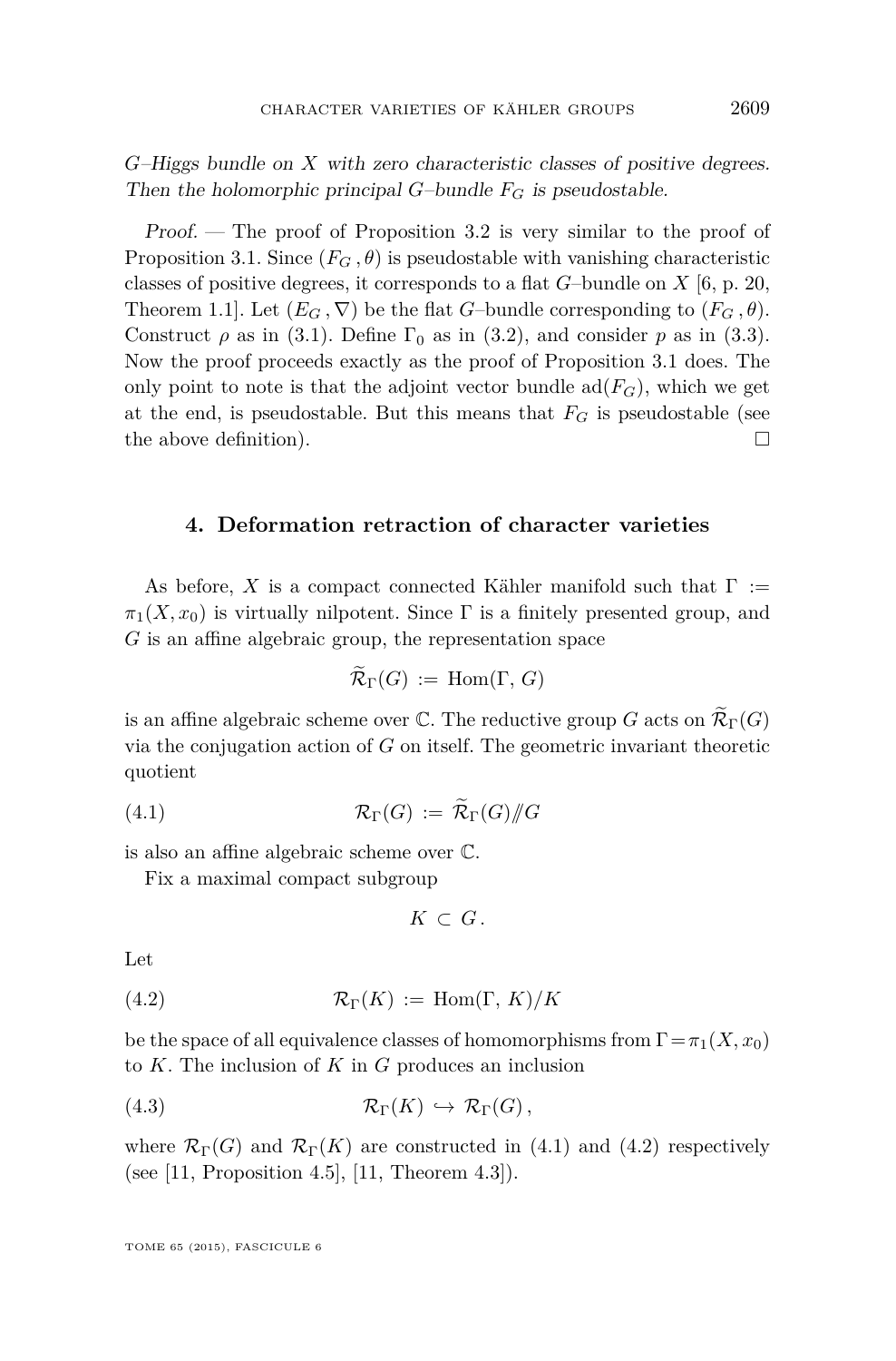<span id="page-10-0"></span>THEOREM  $4.1.$  — Let X be a connected smooth complex projective variety with a virtually nilpotent fundamental group  $\Gamma = \pi_1(X, x_0)$ . Let *G* be a reductive linear algebraic group. The character variety Hom(Γ*, G*)*//G* admits a strong deformation retraction to the subset

 $\text{Hom}(\Gamma, K)/K \subset \text{Hom}(\Gamma, G)/\!\!/ G$ .

Proof. — We will construct a continuous map

(4.4) 
$$
\Phi : \mathbb{C} \times \mathcal{R}_{\Gamma}(G) \longrightarrow \mathcal{R}_{\Gamma}(G).
$$

Take any  $\rho \in \mathcal{R}_{\Gamma}(G)$ . Choose a homomorphism  $\widetilde{\rho} \in \widetilde{\mathcal{R}}_{\Gamma}(G)$  (see [\(4.1\)](#page-9-0)) that projects to  $\rho$ . Let  $(E_G, \nabla)$  be the flat principal *G*–bundle on *X* associated to  $\tilde{\rho}$ . Let  $(F_G, \theta)$  be the semistable *G*–Higgs bundle on *X* associated to the flat principal *G*–bundle  $(E_G, \nabla)$ . From Proposition [3.1](#page-6-0) we know that  $F_G$  is semistable. Therefore,  $(F_G, \lambda \cdot \theta)$  is a semistable Higgs *G*–bundle for every  $\lambda \in \mathbb{C}$ . Hence  $(F_G, \lambda \cdot \theta)$  corresponds to a flat principal *G*-bundle on *X*. Let  $(E_G^{\lambda}, \nabla^{\lambda})$  be the flat principal *G*–bundle on *X* corresponding to  $(F_G, \lambda \cdot \theta)$ . The map  $\Phi$  in (4.4) sends the point  $(\lambda, \rho) \in \mathbb{C} \times \mathcal{R}_{\Gamma}(G)$  to the monodromy representation of the flat connection  $(E_G^{\lambda}, \nabla^{\lambda})$ . The bijection between  $\mathcal{R}_{\Gamma}(G)$  and the moduli space of semistable *G*–Higgs bundles on *X* with vanishing characteristic classes of positive degrees is continuous. Also, the action of  $\mathbb C$  on this moduli space of semistable *G*–Higgs bundles is continuous. Therefore,  $\Phi$  is a continuous map.

Clearly,  $\rho \mapsto \Phi(1, \rho)$  is the identity map of  $\mathcal{R}_{\Gamma}(G)$ . We have  $\Phi(\lambda, \rho) =$ *ρ* for every  $\rho \in \mathcal{R}_{\Gamma}(K)$  and  $\lambda \in \mathbb{C}$ . Also

$$
\rho \longmapsto \Phi(0,\rho)
$$

is a retraction to the subset  $\mathcal{R}_{\Gamma}(K)$  in [\(4.3\)](#page-9-0).

THEOREM  $4.2.$  — Let *X* be a compact connected Kähler manifold with a virtually nilpotent fundamental group  $\Gamma = \pi_1(X, x_0)$ . Let *G* be a reductive linear algebraic group. Then the character variety Hom(Γ*, G*)*//G* admits a strong deformation retraction to the subset

$$
\text{Hom}(\Gamma, K)/K \subset \text{Hom}(\Gamma, G)/\!\!/ G
$$
.

In view of Proposition [3.2,](#page-8-0) the proof of Theorem 4.2 is identical to the proof of Theorem 4.1.

Remark 4.3. — In Theorem 4.1, the assumption that  $\pi_1(X, x_0)$  is virtually nilpotent is only used in deducing the following: if  $(E_G, \theta)$  is a semistable *G*–Higgs bundle on the complex projective manifold *X* such that all the characteristic classes of  $E_G$  of positive degree vanish, then the principal *G*–bundle  $E_G$  is semistable. Similarly, in Theorem 4.2, the

$$
\Box
$$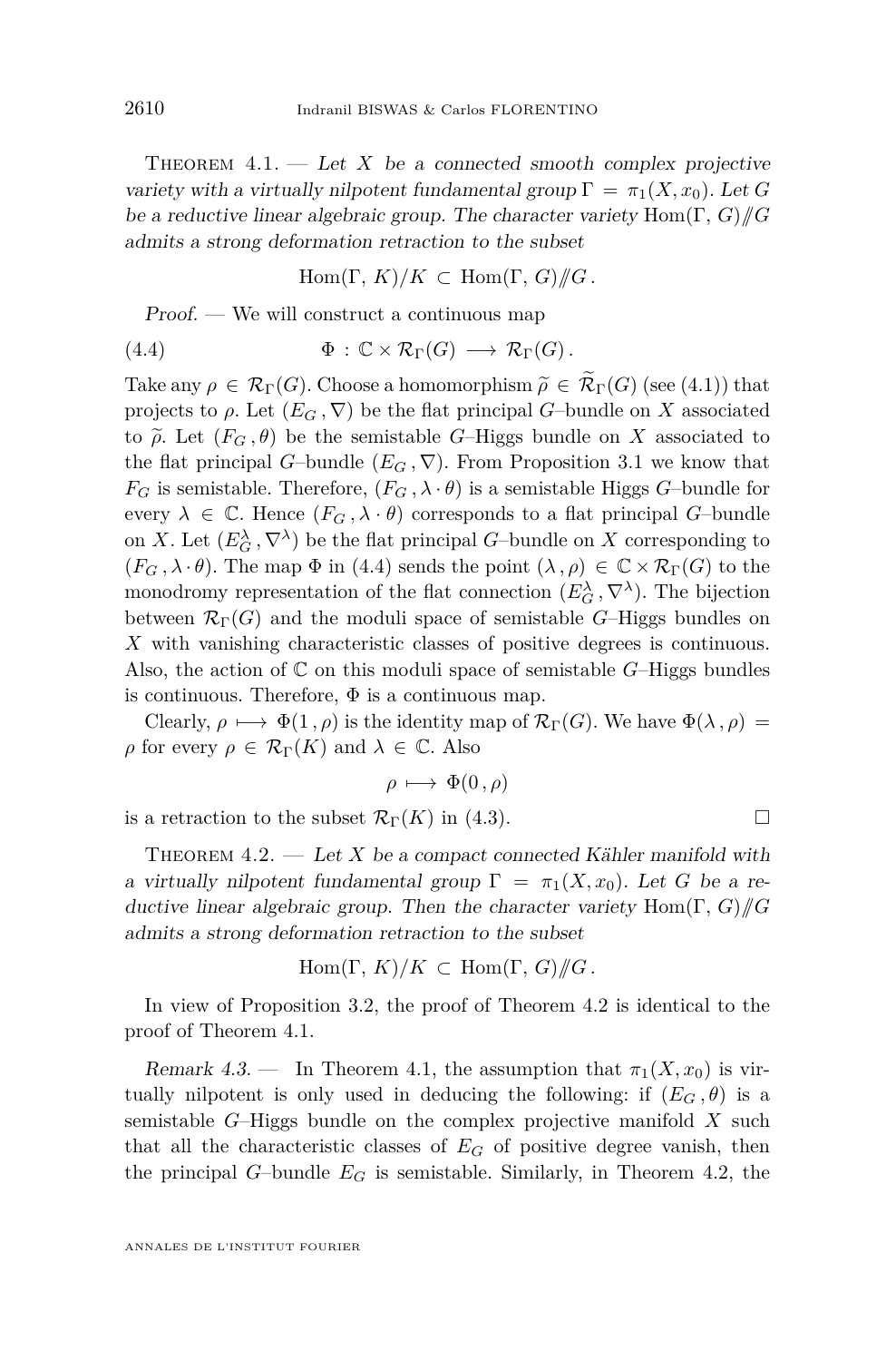<span id="page-11-0"></span>assumption that  $\pi_1(X, x_0)$  is virtually nilpotent is only used in deducing the following: if  $(E_G, \theta)$  is a pseudostable *G*–Higgs bundle on the compact connected Kähler manifold X such that all the characteristic classes of  $E_G$ of positive degree vanish, then the principal  $G$ –bundle  $E_G$  is pseudostable. It is natural to ask which other complex projective varieties (or compact connected Kähler manifolds) satisfy this condition on *G*–Higgs bundles.

#### BIBLIOGRAPHY

- [1] J. AMORÓS, M. BURGER, K. CORLETTE, D. KOTSCHICK & D. TOLEDO, Fundamental groups of compact Kähler manifolds, Mathematical Surveys and Monographs, vol. 44, American Mathematical Society, Providence, RI, 1996, xii+140 pages.
- [2] B. Anchouche & I. Biswas, "Einstein-Hermitian connections on polystable principal bundles over a compact Kähler manifold", Amer. J. Math. **123** (2001), no. 2, p. 207-228.
- [3] M. Bergeron, "The topology of nilpotent representations in reductive groups and their maximal compact subgroups", Geom. Topol. **19** (2015), no. 3, p. 1383-1407.
- [4] I. BISWAS & C. FLORENTINO, "The topology of moduli spaces of group representations: the case of compact surface", Bull. Sci. Math. **135** (2011), no. 4, p. 395-399.
- [5] ——— , "Commuting elements in reductive groups and Higgs bundles on abelian varieties", J. Algebra **388** (2013), p. 194-202.
- [6] I. Biswas & T. L. Gómez, "Connections and Higgs fields on a principal bundle", Ann. Global Anal. Geom. **33** (2008), no. 1, p. 19-46.
- [7] M. Culler & P. B. Shalen, "Varieties of group representations and splittings of 3-manifolds", Ann. of Math. (2) **117** (1983), no. 1, p. 109-146.
- [8] T. Delzant, "L'invariant de Bieri-Neumann-Strebel des groupes fondamentaux des variétés kählériennes", Math. Ann. **348** (2010), no. 1, p. 119-125.
- [9] S. K. DONALDSON, "Infinite determinants, stable bundles and curvature", Duke Math. J. **54** (1987), no. 1, p. 231-247.
- [10] C. FLORENTINO & S. LAWTON, "The topology of moduli spaces of free group representations", Math. Ann. **345** (2009), no. 2, p. 453-489.
- [11] ——— , "Character varieties and moduli of quiver representations", in In the tradition of Ahlfors-Bers. VI, Contemp. Math., vol. 590, Amer. Math. Soc., Providence, RI, 2013, p. 9-38.
- [12] ——— , "Topology of character varieties of Abelian groups", Topology Appl. **173** (2014), p. 32-58.
- [13] E. Franco, O. Garcia-Prada & P. E. Newstead, "Higgs bundles over elliptic curves for complex reductive Lie groups", <http://arxiv.org/abs/1310.2168>.
- [14] S. Gukov, "Three-dimensional quantum gravity, Chern-Simons theory, and the Apolynomial", Comm. Math. Phys. **255** (2005), no. 3, p. 577-627.
- [15] N. J. Hitchin, "The self-duality equations on a Riemann surface", Proc. London Math. Soc. (3) **55** (1987), no. 1, p. 59-126.
- [16] J. E. Humphreys, Linear algebraic groups, Springer-Verlag, New York-Heidelberg, 1975, Graduate Texts in Mathematics, No. 21, xiv+247 pages.
- [17] M. S. Narasimhan & C. S. Seshadri, "Stable and unitary vector bundles on a compact Riemann surface", Ann. of Math. (2) **82** (1965), p. 540-567.
- [18] A. PETTET  $&\text{J}$ . SOUTO, "Commuting tuples in reductive groups and their maximal compact subgroups", Geom. Topol. **17** (2013), no. 5, p. 2513-2593.